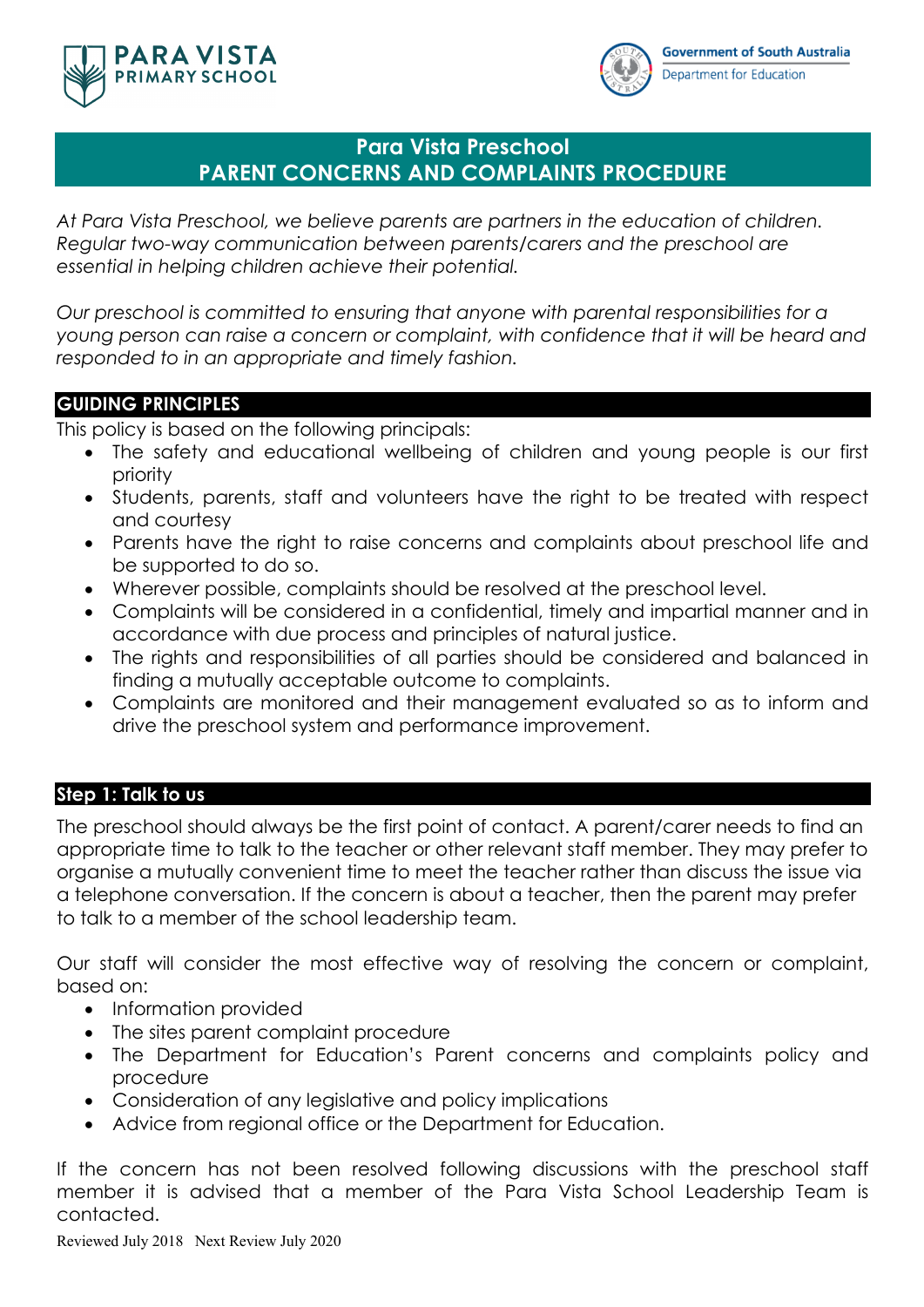## *Please note:*

Interpreters and Aboriginal Education Coordinators are available to assist parents in *communicating with us. Please contact the Melissa Mills (Early Years Assistant Principal) on 82649588 for interpreter requests.*

## **Step 2: Contact the Regional Office**

If a parent is not satisfied that their complaint has been resolved by the preschool staff or school leadership team they may choose to contact the regional office for help. The regional office will review the complaint and may offer mediation. The regional office will aim to resolve the concern within 20 working days.

Para Hills Education Office 26-34 Wilkinson Road Para Hills SA 5096 **t** (08) 8314 4051

## **Step 3: Contact the Parent Complaint Unit**

The Parent Complaint unit has a dual function:

- To provide advice and support parents about their concern or complaint
- To objectively review complaints that have not been resolved at the preschool or regional level.

Parents/Carers may contact the hotline at any time to discuss concerns or seek advice about solving preschool or school issues.

If the complaint has not been able to be resolved by the preschool the unit will be asked to assess the complaint. They will decide what action is needed. A senior leader will make final decisions about the complaint and will communicate the decision within 35 working days (in most cases). Ph: 1800 677 435

### *Please Note:*

*Any written or verbal complaints that contain personal abuse, inflammatory statements, and comments of a threatening nature or intended to intimidate will not be addressed and the parent will be advised accordingly.* 

### **Confidentiality**

Confidentiality will be adhered to throughout the compliant process. The complaint will only be discussed with those directly involved.

### **Other options**

The complaint may require an independent review by an external agency. This will be determined by the circumstances of the complaint. External agencies such as the South Australian Ombudsman may also be contacted.